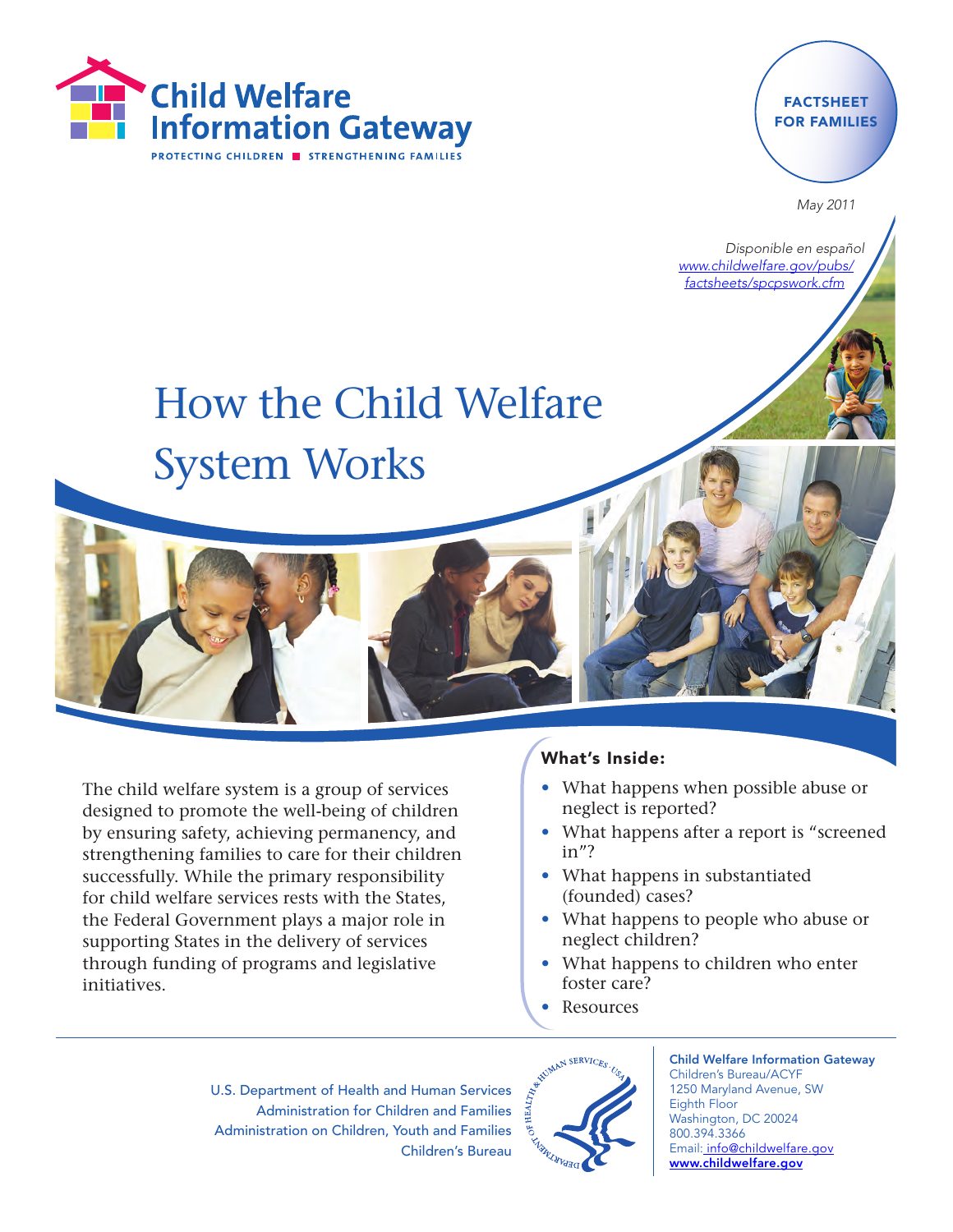The primary responsibility for implementing Federal child and family legislative mandates rests with the Children's Bureau, within the Administration on Children, Youth and Families, Administration for Children and Families, U.S. Department of Health and Human Services (HHS). The Children's Bureau works with State and local agencies to develop programs that focus on preventing the abuse of children in troubled families, protecting children from abuse, and finding permanent families for children who cannot safely return to their parents. For more information, see *How Federal Legislation Impacts Child Welfare Service Delivery* on the Child Welfare Information Gateway website:

#### [www.childwelfare.gov/pubs/impacts/index.](http://www.childwelfare.gov/pubs/impacts/index.cfm) [cfm](http://www.childwelfare.gov/pubs/impacts/index.cfm)

Most families first become involved with their local child welfare system because of a report of suspected child abuse or neglect (sometimes called "child maltreatment"). Child maltreatment is defined by CAPTA as serious harm (neglect, physical abuse, sexual abuse, and emotional abuse or neglect) caused to children by parents or primary caregivers, such as extended family members or babysitters.1 Child maltreatment also can include harm that a caregiver allows to happen or does not prevent from happening to a child. In general, child welfare agencies do not intervene in cases of harm to children caused by acquaintances or

strangers. These cases are the responsibility of law enforcement.2

#### THE CHILD ABUSE PREVENTION AND TREATMENT ACT

The Child Abuse Prevention and Treatment Act (CAPTA), originally passed in 1974, brought national attention to the need to protect vulnerable children in the United States. CAPTA provides Federal funding to States in support of prevention, assessment, investigation, prosecution, and treatment activities as well as grants to public agencies and nonprofit organizations for demonstration programs and projects. Additionally, CAPTA identifies the Federal role in supporting research, evaluation, technical assistance, and data collection activities. CAPTA also sets forth a minimum definition of child abuse and neglect. Since it was signed into law, CAPTA has been amended several times. It was most recently amended and reauthorized on December 20, 2010, by the CAPTA Reauthorization Act of 2010 (P.L. 111-320). To see the 2010 amendment to CAPTA, visit: [www.gpo.gov/fdsys/pkg/BILLS-](www.gpo.gov/fdsys/pkg/BILLS-111s3817enr/pdf/BILLS-111s3817enr.pdf)[111s3817enr/pdf/BILLS-111s3817enr.](www.gpo.gov/fdsys/pkg/BILLS-111s3817enr/pdf/BILLS-111s3817enr.pdf) [pdf](www.gpo.gov/fdsys/pkg/BILLS-111s3817enr/pdf/BILLS-111s3817enr.pdf)

<sup>&</sup>lt;sup>1</sup> Each State has its own laws that define abuse and neglect for purposes of stating the reporting obligations of individuals and describing required State and local child protective services agency interventions. For State-by-State information about civil laws related to child abuse and neglect, visit the Information Gateway website at [www.childwelfare.gov/systemwide/](www.childwelfare.gov/systemwide/laws_policies/state) [laws\\_policies/state](www.childwelfare.gov/systemwide/laws_policies/state)

<sup>2</sup> While some States authorize child protective services agencies to respond to all reports of alleged child maltreatment, other States authorize law enforcement to respond to certain types of maltreatment, such as sexual or physical abuse.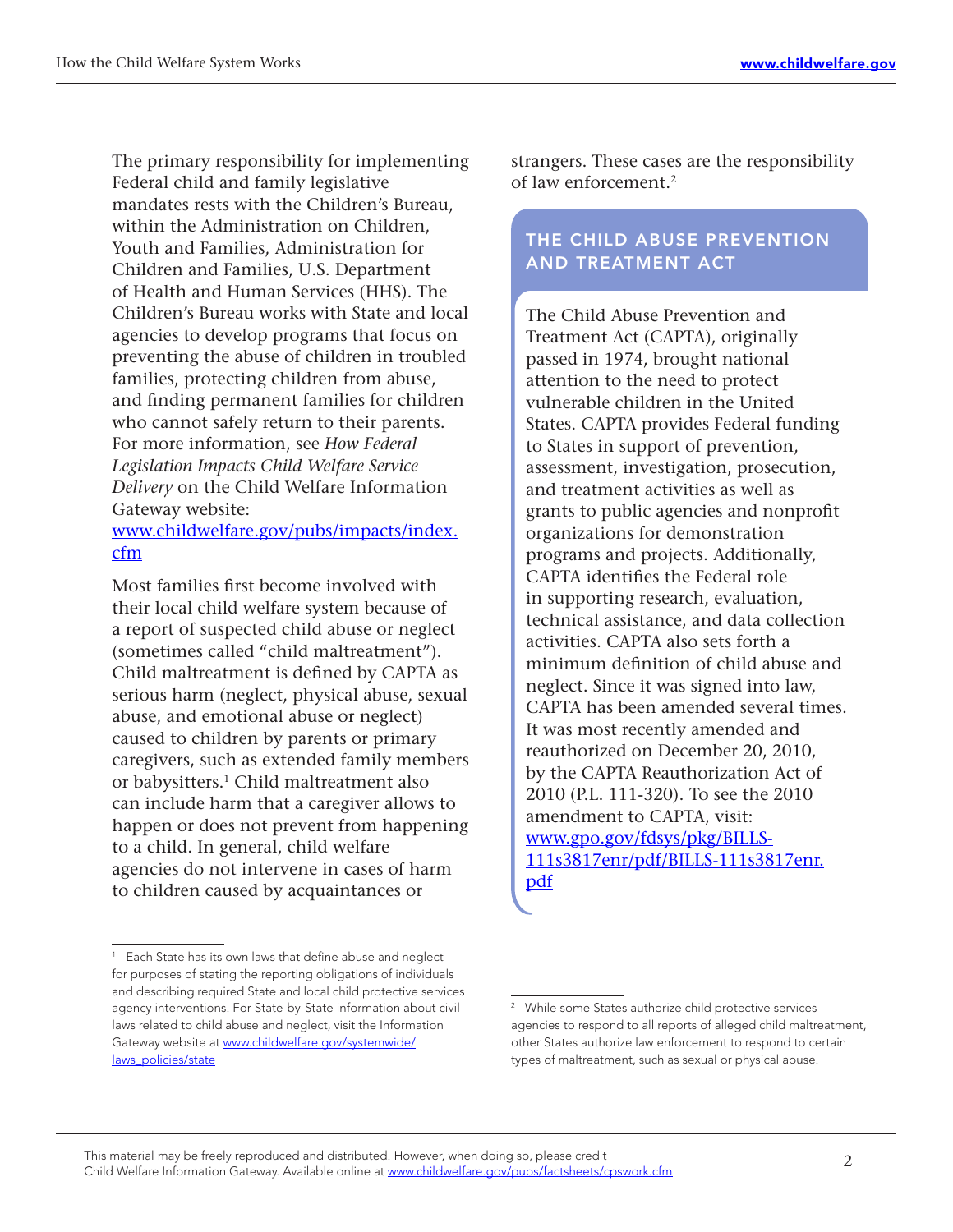The child welfare system is not a single entity. Many organizations in each community work together to strengthen families and keep children safe. Public agencies, such as departments of social services or child and family services, often contract and collaborate with private child welfare agencies and community-based organizations to provide services to families, such as in-home family preservation services, foster care, residential treatment, mental health care, substance abuse treatment, parenting skills classes, domestic violence services, employment assistance, and financial or housing assistance.

Child welfare systems are complex, and their specific procedures vary widely by State. The purpose of this factsheet is to give a brief overview of the purposes and functions of child welfare from a national perspective. Child welfare systems typically:

- Receive and investigate reports of possible child abuse and neglect
- Provide services to families that need assistance in the protection and care of their children
- Arrange for children to live with kin or with foster families when they are not safe at home
- Arrange for reunification, adoption, or other permanent family connections for children leaving foster care

Appendix A provides a graphic overview of the process described in the following sections.

#### What happens when possible abuse or neglect is reported?

Any concerned person can report suspicions of child abuse or neglect. Most reports are made by "mandatory reporters"—people who are required by State law to report suspicions of child abuse and neglect.<sup>3</sup> As of April 2010, statutes in approximately 18 States and Puerto Rico require any person who suspects child abuse or neglect to report it.<sup>4</sup> These reports are generally received by child protective services (CPS) workers and are either "screened in" or "screened out." A report is screened in when there is sufficient information to suggest an investigation is warranted. A report may be screened out if there is not enough information on which to follow up or if the situation reported does not meet the State's legal definition of abuse or neglect.<sup>5</sup> In these instances, the worker may refer the person reporting the incident to other community services or law enforcement for additional help.

<sup>&</sup>lt;sup>3</sup> See Information Gateway's Mandatory Reporters of Child Abuse and Neglect (www.childwelfare.gov/systemwide/laws\_ policies/statutes/manda.cfm) and Making and Screening Reports of Child Abuse and Neglect (www.childwelfare.gov/systemwide/ laws\_policies/statutes/repproc.cfm).

<sup>&</sup>lt;sup>4</sup> The word approximately is used to stress the fact that States frequently amend their laws.

See Definitions of Child Abuse and Neglect (www.

childwelfare.gov/systemwide/laws\_policies/statutes/define.cfm), available from Information Gateway.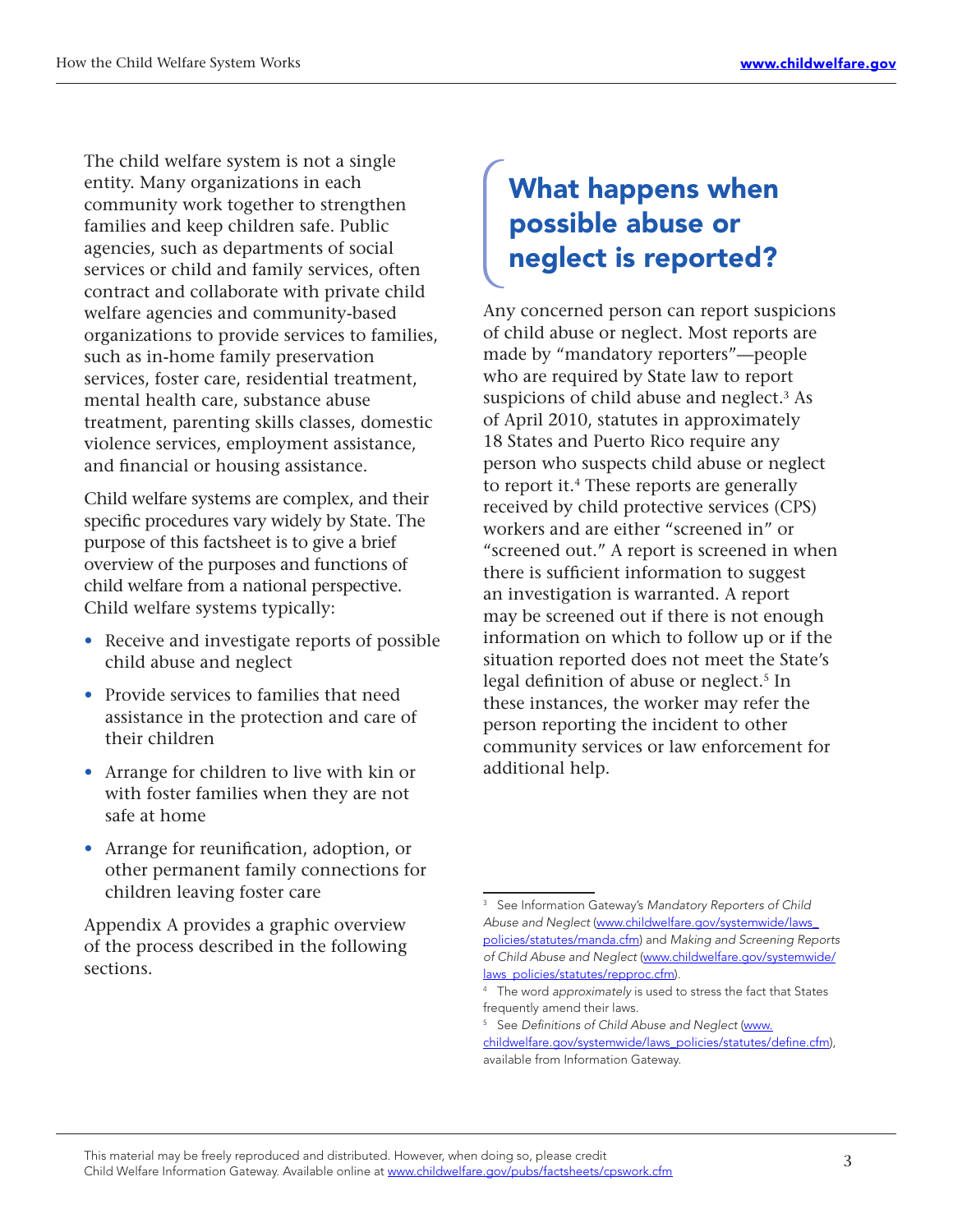During Federal fiscal year (FFY) 2009, an estimated 3.3 million referrals, which included approximately 6 million children, were made to CPS agencies. Approximately two-thirds (61.9 percent) of the reports were screened in for further investigation, and one-third (38.1 percent) were screened out (HHS, 2010b).

### What happens after a report is "screened in"?

CPS workers, often called investigators, respond within a particular time period, which may be anywhere from a few hours to a few days, depending on the type of maltreatment alleged, the potential severity of the situation, and requirements under State law. They may speak with the parents and other people in contact with the child, such as doctors, teachers, or child care providers. They also may speak with the child, alone or in the presence of caregivers, depending on the child's age and level of risk. Children who are believed to be in immediate danger may be moved to a shelter, foster care placement, or a relative's home during the investigation and while court proceedings are pending. An investigator's primary purpose is to determine whether the child is safe, whether abuse or neglect has occurred, and whether there is a risk of it occurring again.

Some jurisdictions now employ an alternative, or differential, response system. In these jurisdictions, when risk to the children involved is considered to be low, the CPS caseworker may focus on assessing family strengths, resources, and difficulties and identifying supports and services needed, rather than on gathering evidence to confirm the occurrence of abuse or neglect.

At the end of an investigation, CPS workers typically make one of two findings—unsubstantiated (unfounded) or substantiated (founded). These terms vary from State to State. Typically, a finding of unsubstantiated means there is insufficient evidence for the worker to conclude that a child was abused or neglected, or what happened does not meet the legal definition of child abuse or neglect. A finding of substantiated typically means that an incident of child abuse or neglect, as defined by State law, is believed to have occurred. Some States have additional categories, such as "unable to determine," that suggest there was not enough evidence to either confirm or refute that abuse or neglect occurred.

The agency will initiate a court action if it determines that the authority of the juvenile court (through a child protection or dependency proceeding) is necessary to keep the child safe. To protect the child, the court can issue temporary orders placing the child in shelter care during the investigation, ordering services, or ordering certain individuals to have no contact with the child. At an adjudicatory hearing, the court hears evidence and decides whether maltreatment occurred and whether the child should be under the continuing jurisdiction of the court. The court then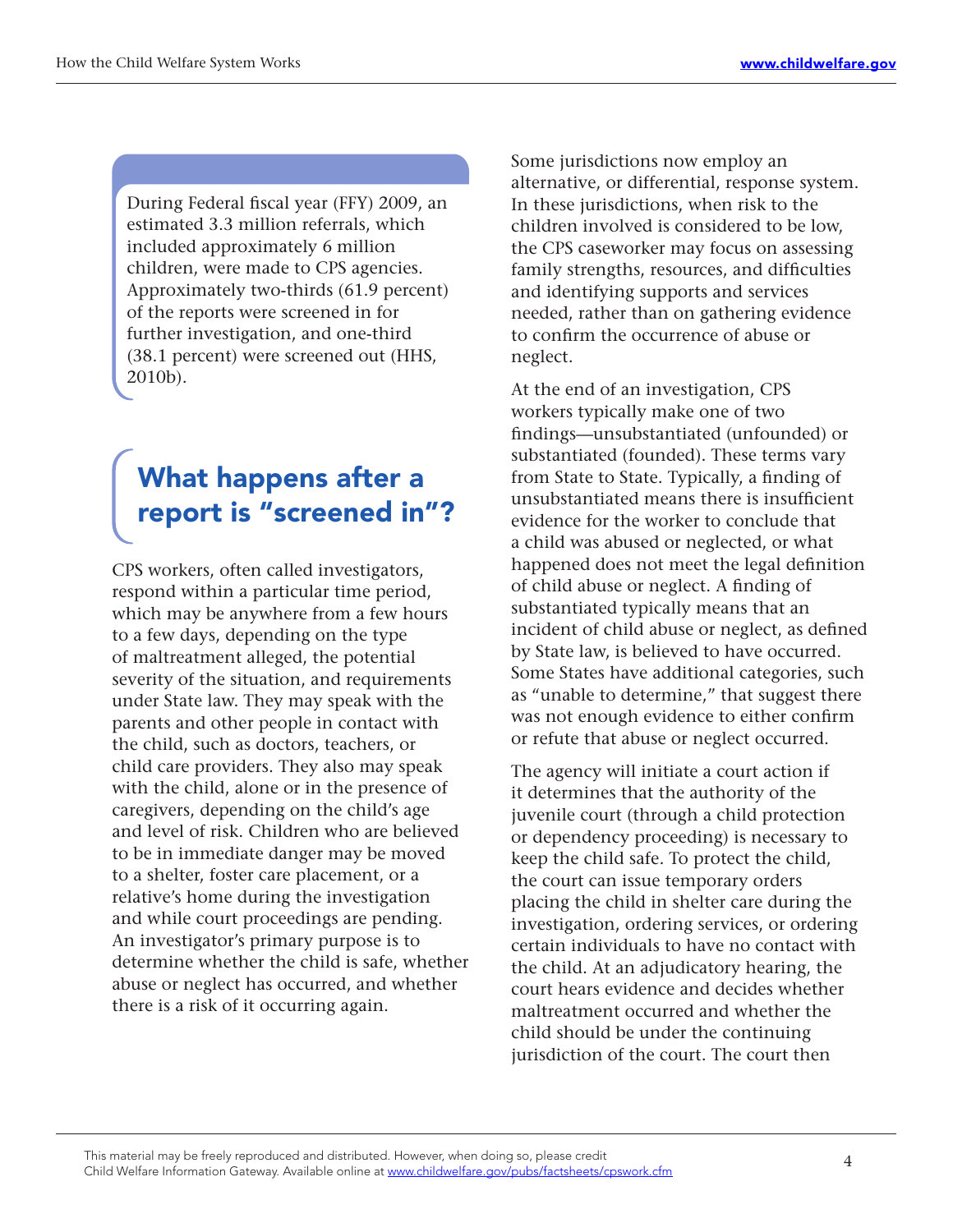enters a disposition, either at that hearing or at a separate hearing, which may result in the court ordering a parent to comply with services necessary to alleviate the abuse or neglect. Orders can also contain provisions regarding visitation between the parent and the child, agency obligations to provide the parent with services, and services needed by the child.

In FFY 2009, an estimated 702,000 children were found to be victims of maltreatment (HHS, 2010b).<sup>6</sup>

#### What happens in substantiated (founded) cases?

If a child has been abused or neglected, the course of action depends on State policy, the severity of the maltreatment, an assessment of the child's immediate safety, the risk of continued or future maltreatment, the services available to address the family's needs, and whether the child was removed from the home and a court action to protect the child was initiated. The following general options are available:

**• No or low risk—**The family's case may be closed with no services if the maltreatment was a one-time incident, the child is considered to be safe, there is no or low risk of future incidents, and any services the family needs will not be provided through the child welfare agency but through other communitybased resources and service systems.

- **• Low to moderate risk—**Referrals may be made to community-based or voluntary in-home child welfare services if the CPS worker believes the family would benefit from these services and the child's present and future safety would be enhanced. This may happen even when no abuse or neglect is found, if the family needs and is willing to participate in services.
- **• Moderate to high risk—**The family may again be offered voluntary in-home services to address safety concerns and help reduce the risks. If these are refused, the agency may seek intervention by the juvenile dependency court. Once there is a judicial determination that abuse or neglect occurred, juvenile dependency court may require the family to cooperate with in-home services if it is believed that the child can remain safely at home while the family addresses the issues contributing to the risk of future maltreatment. If the child has been seriously harmed, is considered to be at high risk of serious harm, or the child's safety is threatened, the court may order the child's removal from the home or affirm the agency's prior removal of the child. The child may be placed with a relative or in foster care.

<sup>6</sup> This number refers to unique victims. The unique count of child victims counts a child only once, regardless of the number of times he or she was found to be victim during the reporting year. The duplicate count of child victims counts a child each time he or she was found to be a victim. The number of nationally estimated duplicate victims was 763,000 for FFY 2009.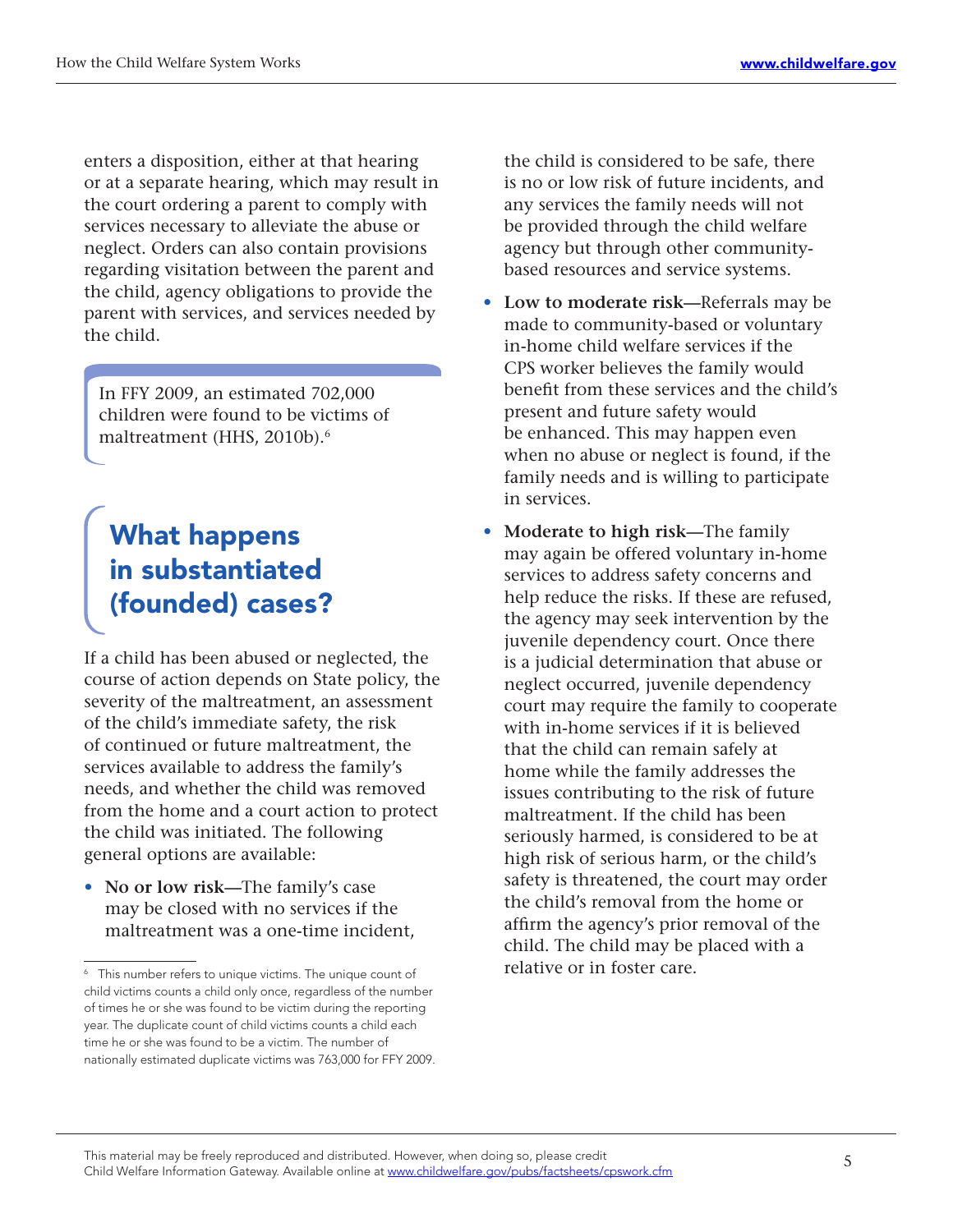Nationally, it is estimated that 210,000 children, including more than 123,000 victims and almost 87,000 nonvictims (duplicate count), were removed from their homes in 2009 as a result of a child abuse investigation or assessment.

### What happens to people who abuse or neglect children?

People who are found to have abused or neglected a child are generally offered support and treatment services or are required by a juvenile dependency court to participate in services that will help keep their children safe. In more severe cases or fatalities, police are called on to investigate and may file charges in criminal court against the perpetrators of child maltreatment. In many States, certain types of abuse, such as sexual abuse and serious physical abuse, are routinely referred to law enforcement.

Whether or not criminal charges are filed, the perpetrator's name may be placed on a State child maltreatment registry if abuse or neglect is confirmed. A registry is a central database that collects information about maltreated children and individuals who are found to have abused or neglected those children.7 These registries are usually confidential and used for internal child protective purposes only. However, they may be used in background checks for certain professions that involve working with children to protect children from contact with individuals who may mistreat them.

### What happens to children who enter foster care?

Most children in foster care are placed with relatives or foster families, but some may be placed in group homes. While a child is in foster care, he or she attends school and should receive medical care and other services as needed. The child's family also receives services to support their efforts to reduce the risk of future maltreatment and to help them, in most cases, be reunited with their child. Visits between parents and their children and between siblings are encouraged and supported, following a visitation plan.

Every child in foster care should have a permanency plan that includes the person with whom the child will live after leaving foster care and who will serve as the child's primary emotional and family connection. Families typically participate in developing a permanency plan for the child and a service plan for the family. These plans guide the agency's work. Except in unusual

 $7$  For more information about these databases, see Establishment and Maintenance of Central Registries for Child Abuse Reports (www.childwelfare.gov/systemwide/laws\_policies/ statutes/centreg.cfm), available from Information Gateway.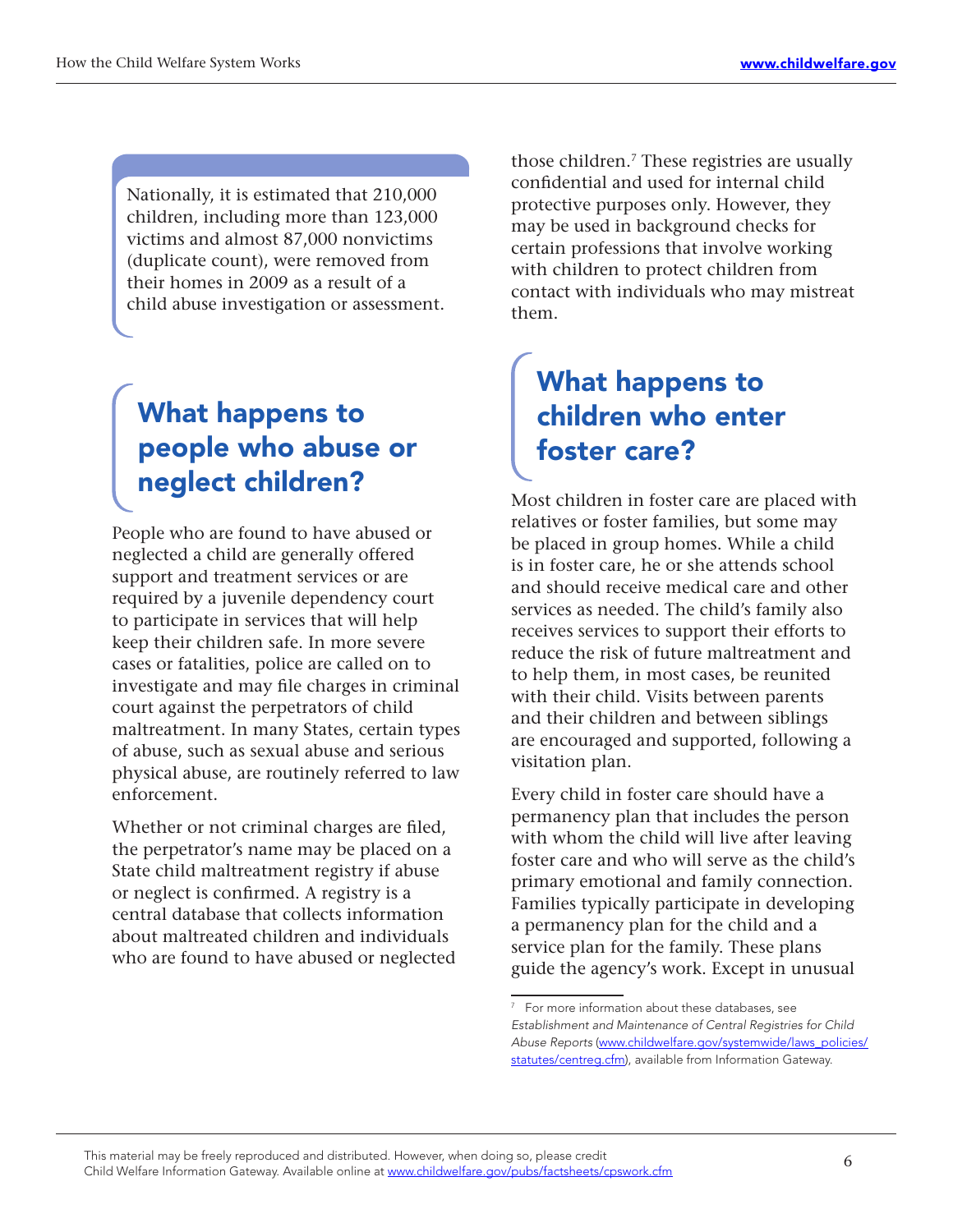and extreme circumstances, every child's plan is first focused on reunification with parents. If the efforts toward reunification are not successful, the plan may be changed to another permanent arrangement, such as adoption or transfer of custody to a relative.8 Whether or not they are adopted, older youth in foster care should receive support in developing some form of permanent family connection, in addition to transitional or Independent Living services to assist them in being self-sufficient when they leave foster care between the ages of 18 and 21.

Federal law requires the court to hold a permanency hearing, which determines the permanent plan for the child, within 12 months after the child enters foster care and every 12 months thereafter. Many courts review each case more frequently to ensure that the agency is actively pursuing permanency for the child.

In FFY 2009, 140,061 children leaving foster care (51 percent) were returned to their parents or primary caregivers. The median length of stay in foster care for these children was 13.7 months. The average age of a child exiting foster care was 9.6 years old (HHS, 2010a).

## **Summary**

The goal of the child welfare system is to promote the safety, permanency, and wellbeing of children and families. Even among children who enter foster care, most will leave it to return safely to the care of their own families, or go to live with relatives or an adoptive family.

For more detailed information about the child welfare system, please refer to the resources listed below. For more information about the child welfare system in your State or local jurisdiction, contact your local public child welfare agency.

### References

- Badeau, S., & Gesiriech, S. (2003). *A child's journey through the child welfare system.* Washington, DC: The Pew Commission on Children in Foster Care. Retrieved January 28, 2011, from [http://pewfostercare.org/docs/index.](http://pewfostercare.org/docs/index.php?DocID=24) [php?DocID=24](http://pewfostercare.org/docs/index.php?DocID=24)
- Child Welfare Information Gateway. (2004). *About CAPTA: A legislative history.* Retrieved January 28, 2011, from [www.](http://www.childwelfare.gov/pubs/factsheets/about.pdf) [childwelfare.gov/pubs/factsheets/about.](http://www.childwelfare.gov/pubs/factsheets/about.pdf) [pdf](http://www.childwelfare.gov/pubs/factsheets/about.pdf) (127 KB)
- Goldman, J., & Salus, M. (2003). *A coordinated response to child abuse and neglect: The foundation for practice* (The User Manual Series). Washington, DC:

<sup>&</sup>lt;sup>8</sup> Under the Adoption and Safe Families Act (ASFA), while reasonable efforts to preserve and reunify families are still required, State agencies are required to seek termination of the parent-child relationship when a child has been in foster care for 15 of the most recent 22 months. This requirement does not apply (at the State's option) if a child is cared for by a relative, if the termination is not in the best interests of the child, or if the State has not provided adequate services for the family.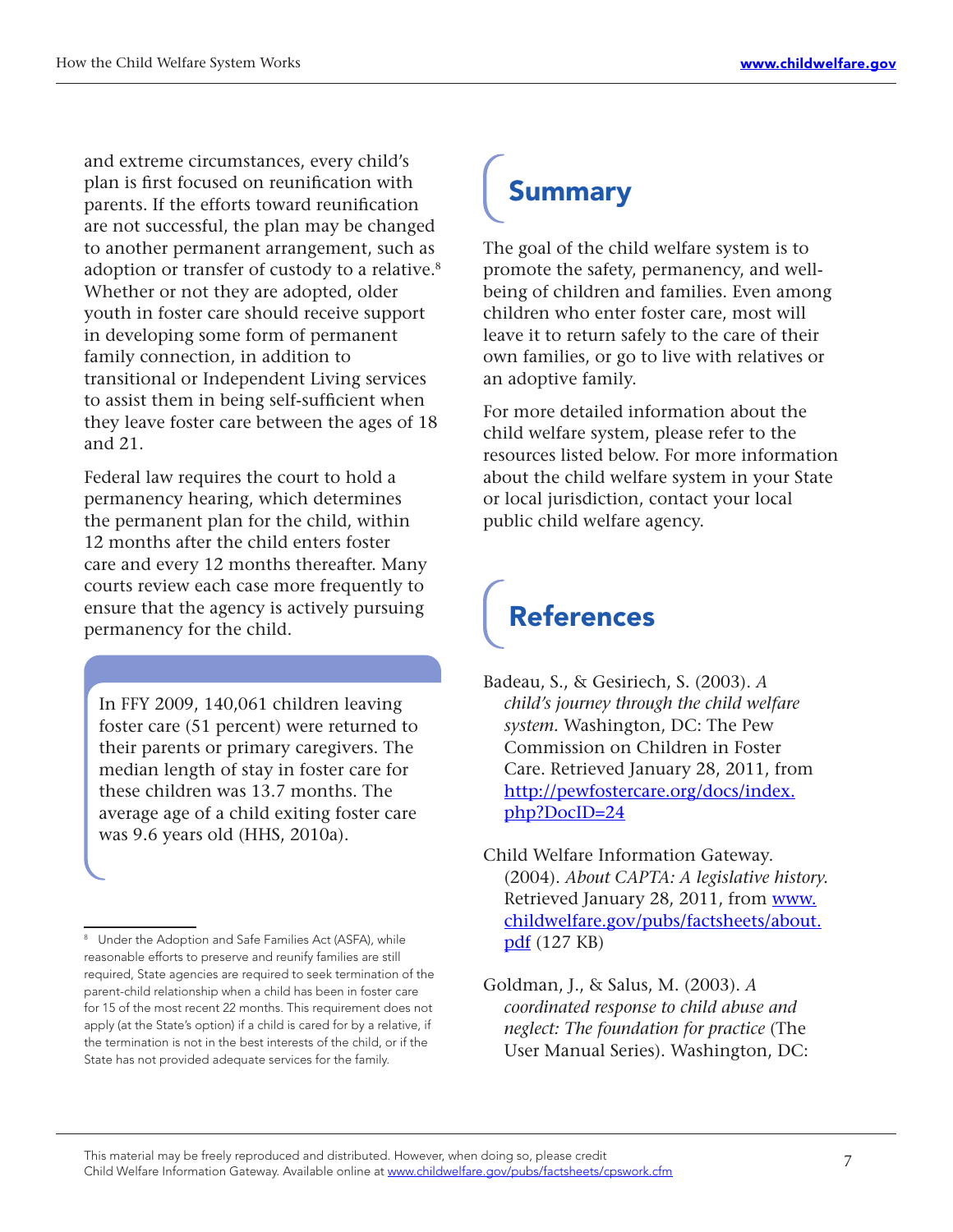U.S. Department of Health and Human Services. Retrieved January 28, 2011, from [www.childwelfare.gov/pubs/usermanuals/](http://www.childwelfare.gov/pubs/usermanuals/foundation/index.cfm) [foundation/index.cfm](http://www.childwelfare.gov/pubs/usermanuals/foundation/index.cfm)

McCarthy, J., Marshall, A., Collins, J., Arganza, G., Deserly, K., & Milon, J. (2003). *A family's guide to the child welfare system*. Washington, DC: National Technical Assistance Partnership for Child and Family Mental Health at Georgetown University Center for Child and Human Development. Retrieved January 28, 2011, from [http://gucchd.georgetown.](http://gucchd.georgetown.edu/72140.html) [edu/72140.html](http://gucchd.georgetown.edu/72140.html)

- U.S. Department of Health and Human Services. (2010a). *The AFCARS report: Preliminary FY 2009 estimates as of July 2010 (17)*. Retrieved January 28, 2011, from [www.acf.hhs.gov/programs/cb/stats\\_](http://www.acf.hhs.gov/programs/cb/stats_research/afcars/tar/report17.htm) [research/afcars/tar/report17.htm](http://www.acf.hhs.gov/programs/cb/stats_research/afcars/tar/report17.htm)
- U.S. Department of Health and Human Services. (2010b). *Child maltreatment 2009*. Retrieved January 28, 2011, from [www.acf.hhs.gov/programs/cb/pubs/](http://www.acf.hhs.gov/programs/cb/pubs/cm09/index.htm) [cm09/index.htm](http://www.acf.hhs.gov/programs/cb/pubs/cm09/index.htm)

#### Suggested Citation

Child Welfare Information Gateway. (2011). *How the child welfare system works*. Washington, DC: U.S. Department of Health and Human Services, Children's Bureau.